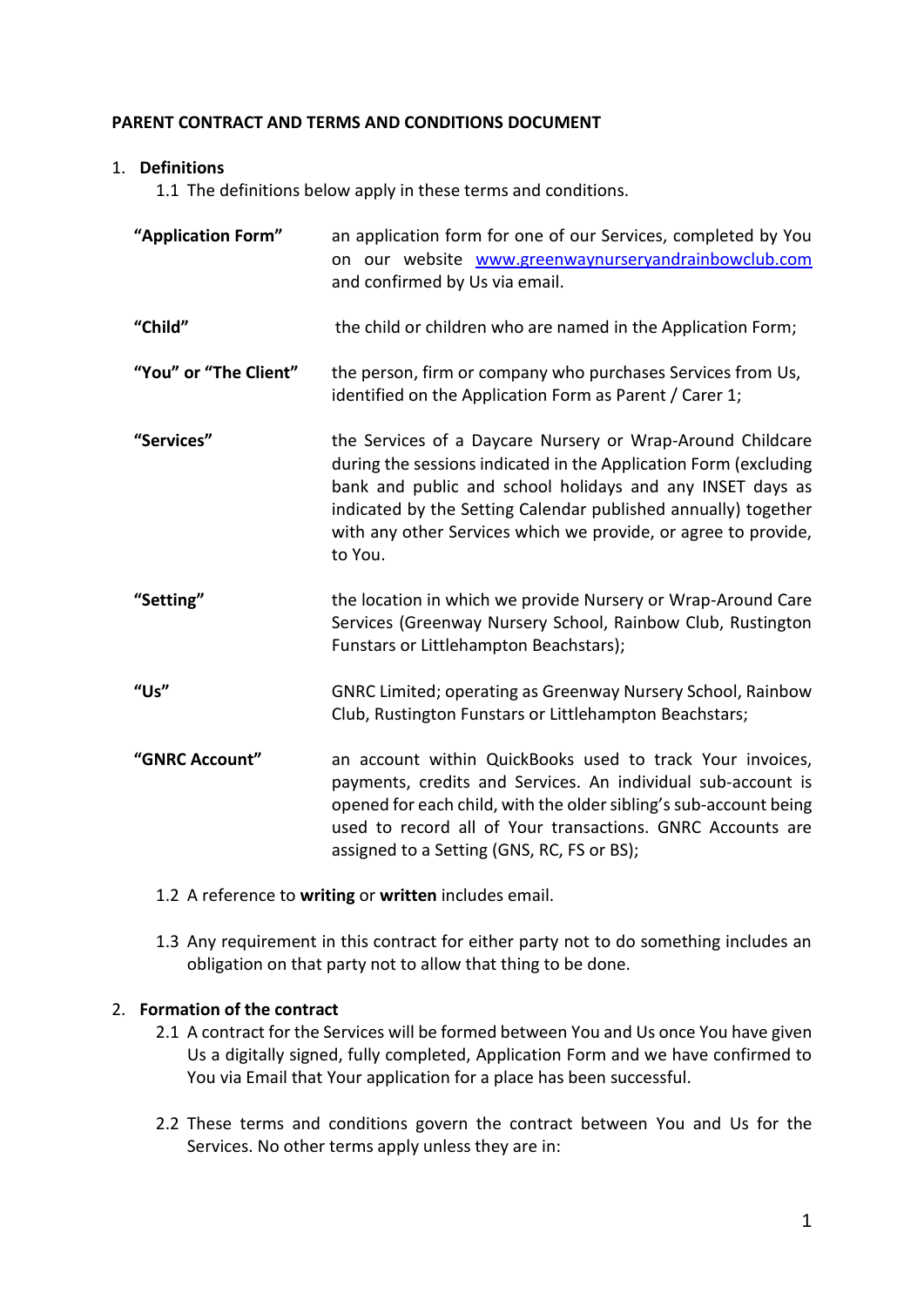- 2.2.1 A handbook or welcome pack issued to You by Us, including by a link to our website sent to You by email.
- 2.2.2 A policy issued to You by Us, including via emailed link to our website
- 2.2.3 A letter that is signed by both You and Us (including an email generated by Us to which You respond clearly indicating Your agreement)
- 2.3 In the case of any uncertainty as to which terms apply, these terms and conditions will apply.

# 3. **Duration of the contract**

- 3.1 The contract shall last until it is terminated by either You or Us giving to the other, in writing, at least 4 term time weeks' notice. However, the contract can, in some circumstances be terminated immediately under clause 18.
- 3.2 The contract shall terminate by default on the last day of the last school term (per West Sussex County Council's published term dates) in which Your child is eligible to use the Services applied for in the Application Form. Specifically: the end of the Summer Term immediately before the child starts Primary School for Nursery Services; or the end of the Summer Term immediately before the child starts Secondary School for Wrap-Around Care Services.
- 3.3 You are liable for the fee during the notice period. If You fail to give proper notice You will be charged fees for the duration of the notice period.
- 3.4 Your GNRC Account will be closed upon the termination of the contract, including reimbursement of any credit balance via correct channels.

### 4. **Suspension of the Services**

The Services may be suspended (meaning the Child is temporarily not able to attend the Setting) in the circumstances set out in our Critical Incident Policy or in the circumstances set out in clause 19.

### 5. **Our Obligations**

- 5.1 We will use all reasonable efforts to provide the Services to You, in accordance in all material respects with these terms and conditions and any other documents referred to in 2.2 above.
- 5.2 We welcome staff and children from many different backgrounds and ethnic groups. Human rights and freedoms are respected and we will do all that is reasonable to ensure that our culture, policies and procedures are made accessible to children who have disabilities and to comply with their social and moral obligations under the Special Educational Needs and Disability Act 2001 or Equality Act 2010 in order to accommodate the needs of children, applicants and members of staff who have disabilities for which, after reasonable adjustments, we can cater for adequately.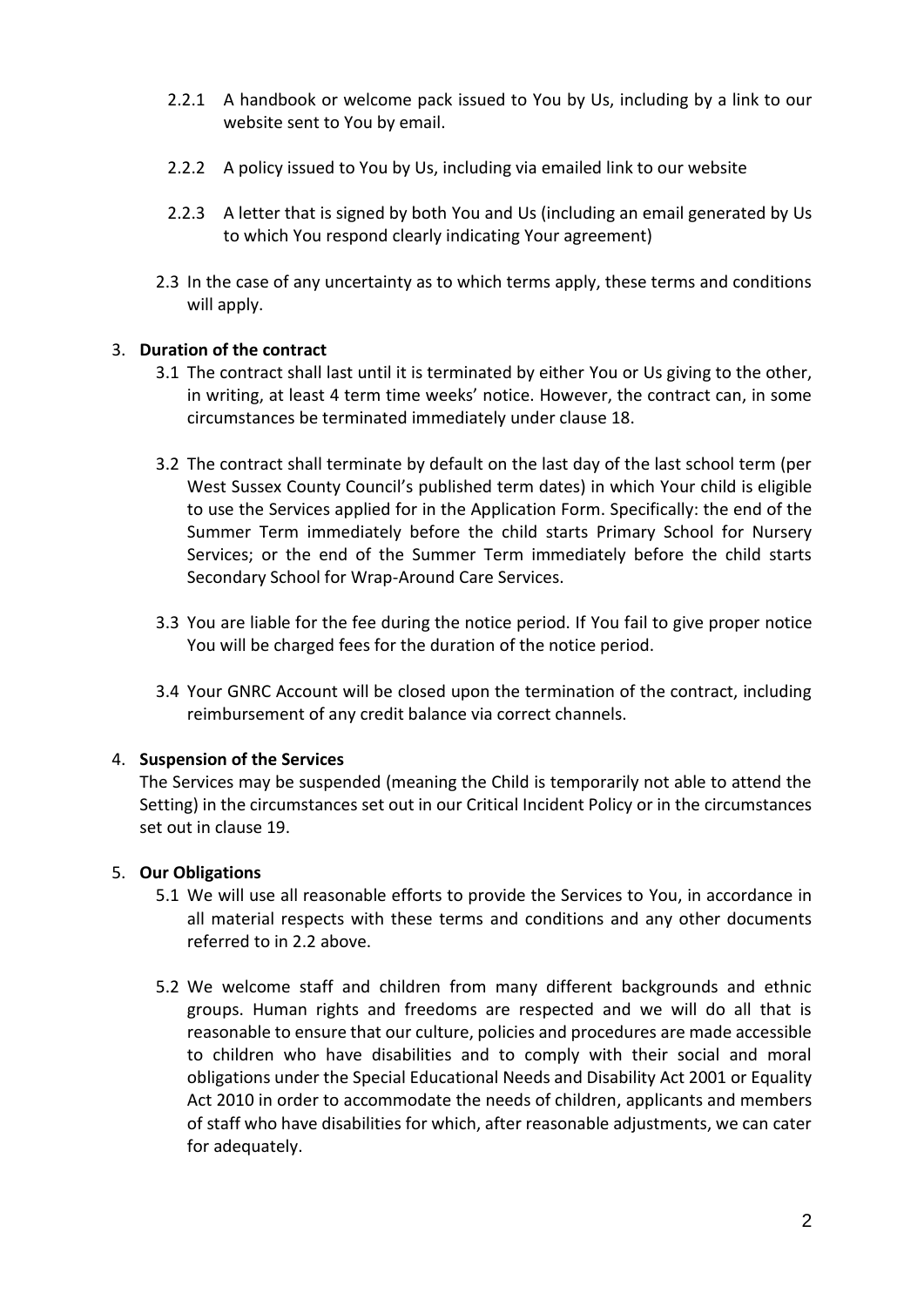5.3 If we determine, in our sole discretion (after appropriate and reasonable analysis) that reasonable adjustments cannot be made for a Child and as such we cannot continue to adequately provide for that Child (or admit them as the case may be) then we shall be permitted to request that You withdraw the Child without being charged fees in lieu of notice.

### 6. **Your obligations**

6.1 You shall:

- 6.1.1 Co-operate with Us;
- 6.1.2 Provide to Us such information as we may reasonably require about
	- 6.1.2.1 The Child (e.g.
		- 6.1.2.1.1 Any known learning or medical condition, health problem, allergy, or diagnosed dietary requirement;
		- 6.1.2.1.2 Any prescribed medication;
		- 6.1.2.1.3 Any lack of any vaccination which the Child would ordinarily have by their age;
		- 6.1.2.1.4 Any family circumstances or court orders affecting the Child;
		- 6.1.2.1.5 Any concerns about the Child's safety; and
	- 6.1.2.2 Your contact details, and those of Your authorised persons who may collect the Child.
- 6.2 You must (a) ensure that these details are accurate and (b) keep these details upto-date, by promptly informing Us in writing whenever they change.
	- 6.2.1 As regards to arrivals and departure of a child, please refer to the Setting's Arrivals and Departures Policy. This is available on our website, or You can ask for a copy of it if necessary.
- 6.3 If our performance of our obligations under the contract is prevented or delayed by anything You do (or fail to do), we shall not be liable.
- 6.4 You shall not employ (or attempt to employ) any member of our staff without our consent, until six months from the end of this contract.

# **7. Charges and payment**

7.1 You shall pay the charges for sessions as set out in the Application Form (as agreed and advised by invoice) or in accordance with clause 19.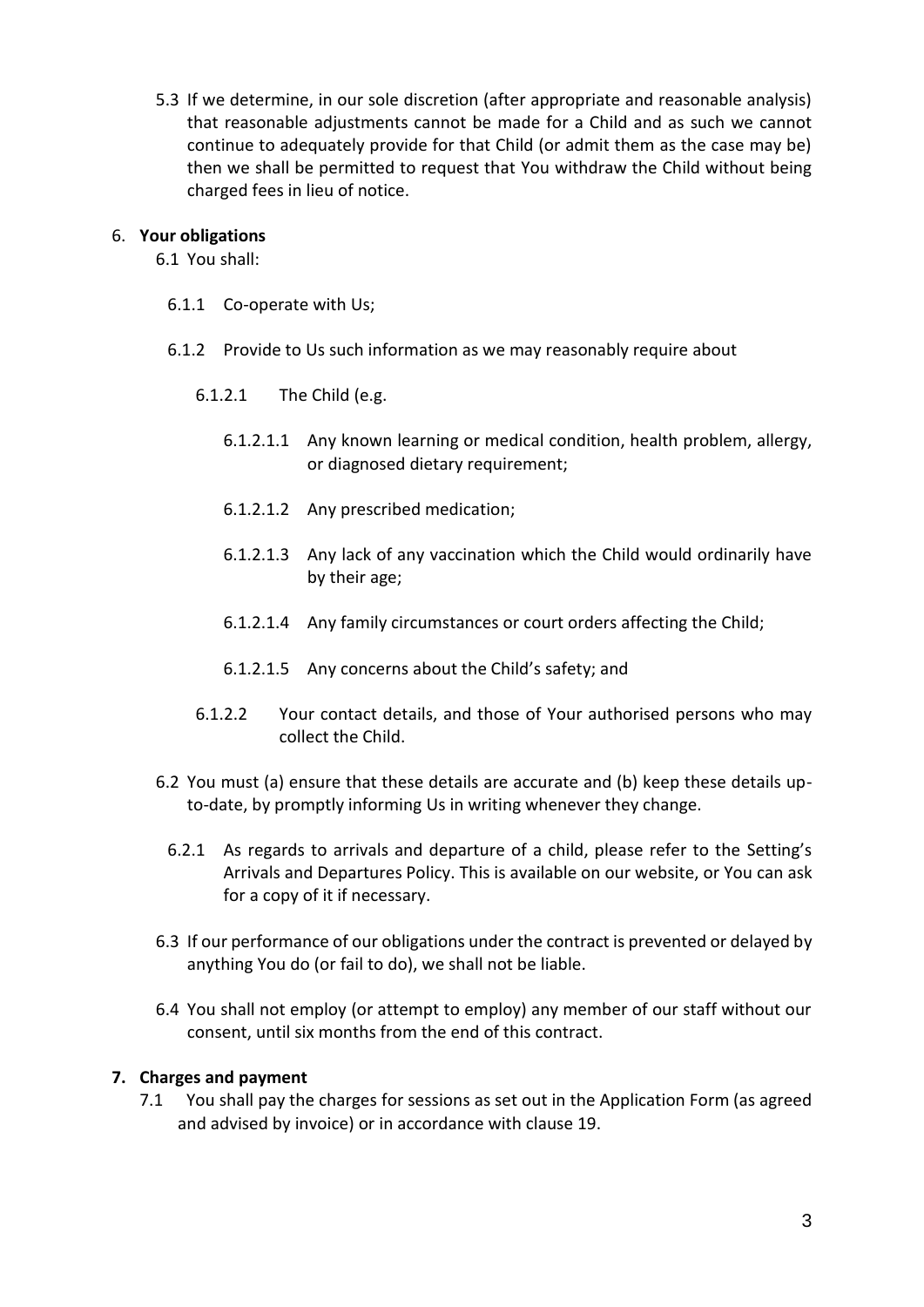- 7.2 Where the Child is unable to attend but our Service remains available full charges will be due.
- 7.3 We will not charge for bank holidays and/or INSET days (Holiday Clubs will be charged separately where available).
- 7.4 VAT is not charged on Nursery or Wrap-Around fees (Childcare provision is an exempt supply for VAT purposes).
- 7.5 The quoted charges are per Child, per session and will be applied according to the schedule indicated on the application form.
	- 7.5.1 Schedules may be amended on a permanent basis from the beginning of each term (subject to 4 weeks' notice), with fees recalculated using the quoted sessional charges applied to the revised attendance pattern.
- 7.6 Extra Sessions will be charged for (at the ruling rate) and must be booked and paid for at least 24 hours in advance and will not benefit from discounts.
- 7.7 The charges must be paid Termly in advance, by the end of the second full week of term unless a Monthly payment plan has been specifically requested and agreed to in writing.
	- 7.7.1 Monthly Payment Plans are not available for invoices of less than £150.
	- 7.7.2 Monthly Payment Plans must be paid on  $5<sup>th</sup>$  of the relevant month.
	- 7.7.3 Monthly Payment Plans consist of the Termly Invoice divided into the number of monthly payments applicable for the term (see 7.7.4)
	- 7.7.4 Autumn Term invoices are split into 4 payments on  $5<sup>th</sup>$  September, October November and December. Spring Term invoices are split into 3 payments on 5<sup>th</sup> January, February and March. Summer Term invoices are split into 4 payments on 5th April, May, June and July. No monthly payments are scheduled for August.
	- 7.7.5 An 'Estimate' will be sent each term showing the total cost calculation, followed by separate invoices for the specific monthly payments to be made.
	- 7.7.6 The  $5<sup>th</sup>$  of each month has been selected as the due date to allow for Clients who get paid at the end of the month. Funds should be reserved accordingly to make payments on the 5<sup>th</sup> of the following month.
- 7.8 All payments must normally be made by BACS transfer or childcare vouchers. We may, in exceptional circumstances and by prior agreement, agree to payment by cash, cheque or major credit/debit card, but it is Your responsibility to obtain a receipt from the Setting Manager as proof of payment. No payment shall be deemed to have been made until it is cleared into our bank account. If a cheque is not honoured, or payment fails, we may charge a reasonable administration fee (currently £10).
- 7.9 We may increase our charges once per academic year. We will give You written notice of any such increase at least one month before the proposed date of increase.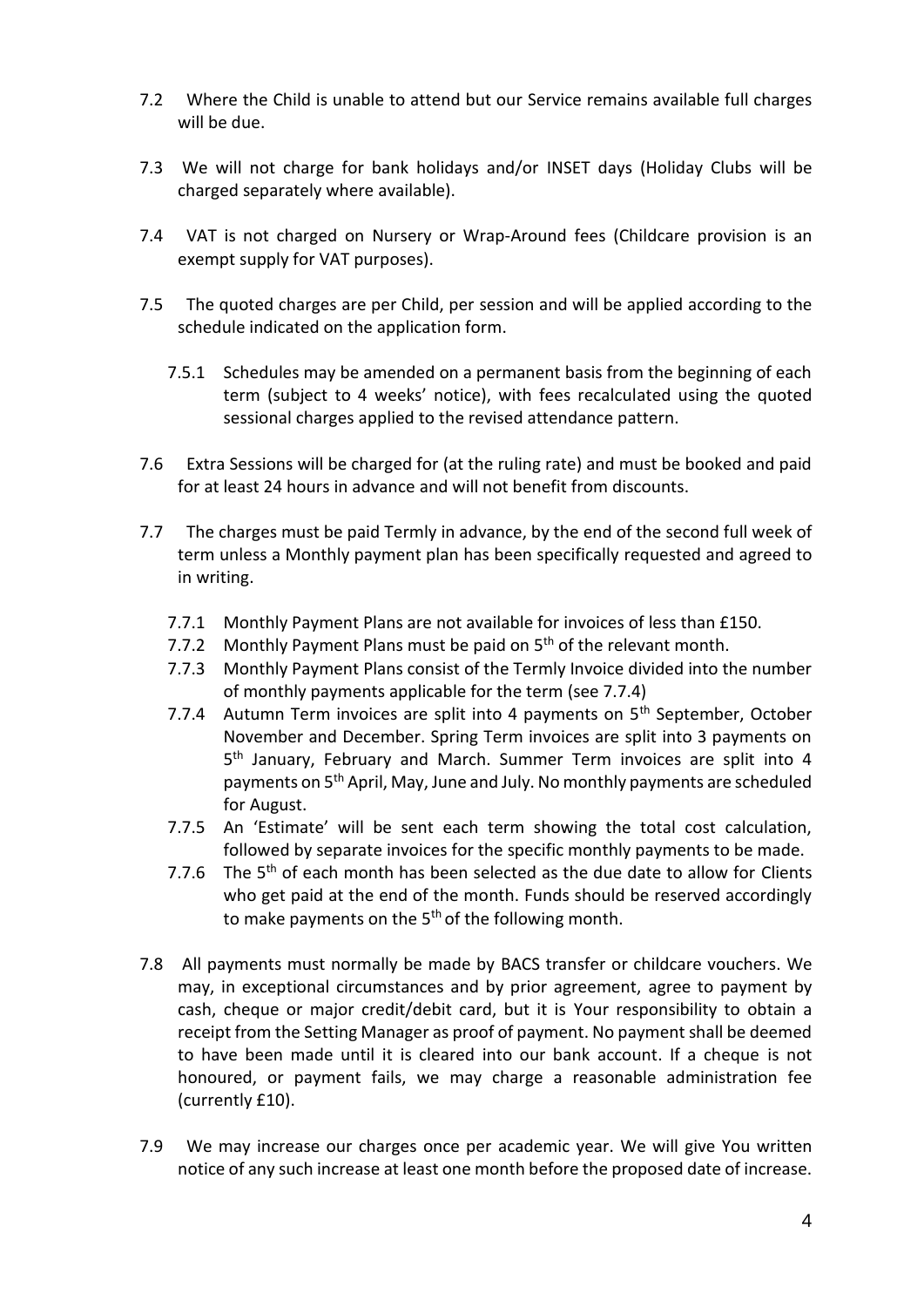- 7.10 Without restricting any other legal right that we may have, if You fail to pay Us on time, we may:
	- 7.10.1 Make an interest charge of up to 1.5% per cent per month or part month on late payment (this is included in clause 18.2.2). Unless otherwise notified to You in writing, interest shall accrue on a daily basis from the due date until the date of actual payment of the overdue amount, whether before or after judgment. You must pay Us the interest together with the overdue amount. In addition we will be entitled to recover from You the full amount of our administrative and other costs incurred in recovering any unpaid sum including legal costs and disbursements on an indemnity basis. and
	- 7.10.2 Suspend all Services until payment has been made in full, which will include the suspension of the Child, or even terminate the contract permanently.
		- 7.10.2.1 Efforts will be made to avoid terminating the contract, ending privately funded sessions in the first instance where the child is in receipt of Free Entitlement Nursery sessions. Without prejudicing clauses 7.10.2 and 18.1, an attendance pattern will be offered which allows for all or part of the child's Universal Free Entitlement to be utilised.
- 7.11 If You owe Us any money, and make a claim against Us, we may offset what You owe Us against what You are claiming from Us.

### **8. Reducing sessions**

You are required to give Us 4 weeks written notice of a reduction in the number of sessions You require.

# **9. Free nursery education**

- 9.1 If You wish to take up Your free nursery education, You are required to complete and sign a Parental Declaration form, detailing how and when You will take up the free sessions. The Parent Declaration form can be found by following the link on this page: [https://www.westsussex.gov.uk/business-and-consumers/information](https://www.westsussex.gov.uk/business-and-consumers/information-for-childcare-providers/business-support/providing-free-childcare-for-2-3-and-4-year-olds/)[for-childcare-providers/business-support/providing-free-childcare-for-2-3-and-4](https://www.westsussex.gov.uk/business-and-consumers/information-for-childcare-providers/business-support/providing-free-childcare-for-2-3-and-4-year-olds/) [year-olds/](https://www.westsussex.gov.uk/business-and-consumers/information-for-childcare-providers/business-support/providing-free-childcare-for-2-3-and-4-year-olds/)
	- 9.1.1 Universal Free Entitlement and Extended Free Entitlement (30 hours) can be taken in 3-hour blocks, from 09:00 – 12:00 and 12:30 – 15:30 each weekday. All other nursery care is charged in sessions based on a flat rate, currently £6.10 per hour.
	- 9.1.2 All Free Entitlement sessions are completely free at the point of access irrespective of West Sussex County Council's Provider Reimbursement Rate, without any "top-ups" or mandatory ancillary charges (except those which would fall under clause 9.2)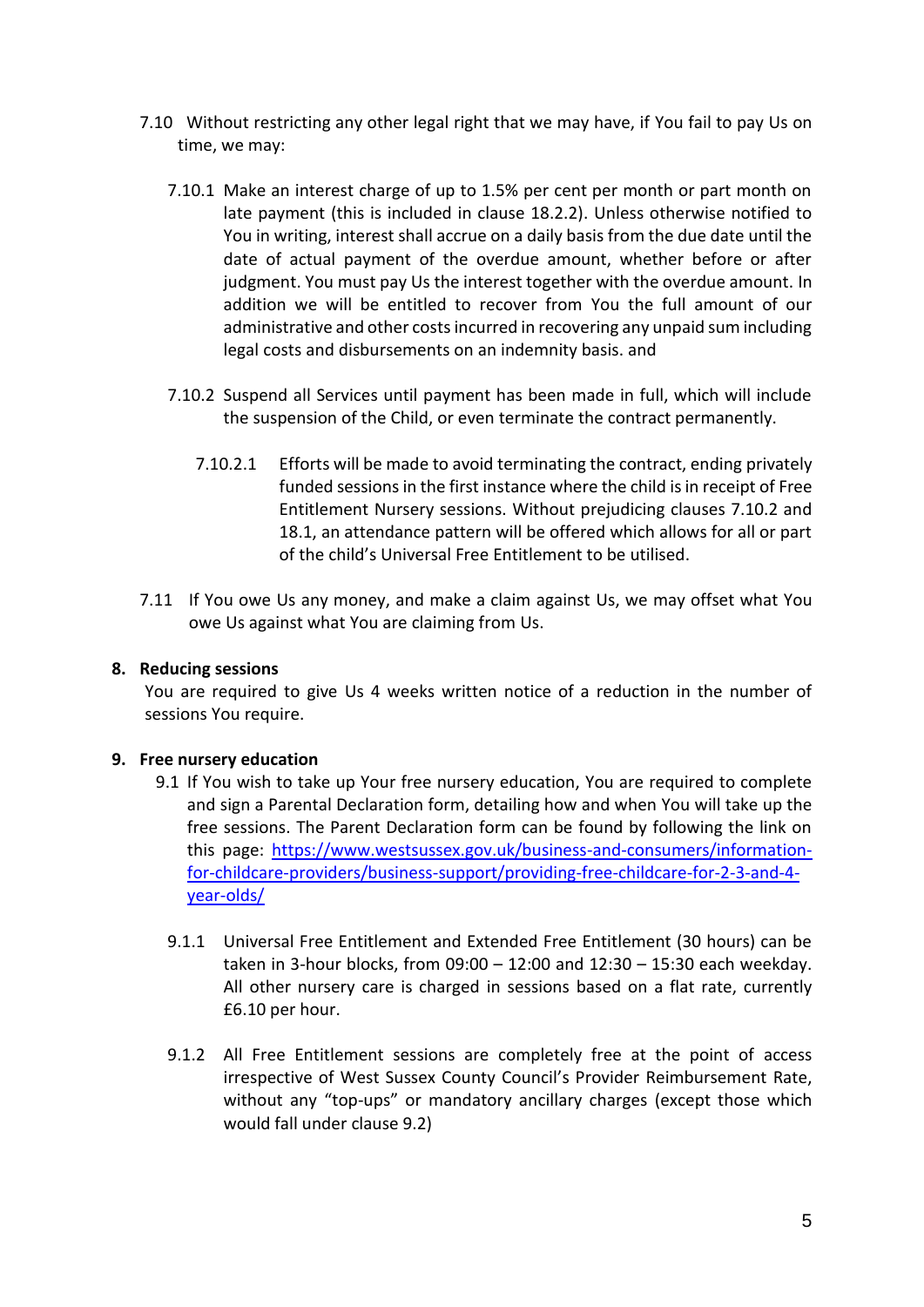- 9.1.3 Parents should bring a completed Parental Declaration form to the Setting prior to the first day that their child attends a Free Entitlement session.
- 9.2 Our charges will not be made in respect of the free sessions as detailed in the Parental Declaration, but we are entitled to make a reasonable charge for additional activities provided during any free session. Currently, Greenway Nursery School does not present any such additional charges.

### **10. Welfare of the Child**

- 10.1 We will do all that is reasonable to safeguard and promote the Child's welfare and to provide care to at least the standard required by law and often to a much higher standard.
- 10.2 We will respect the Child's human rights and freedoms which must however, be balanced with the lawful needs and rules of our nursery and rights and freedoms of others.
- 10.3 You consent to such physical contact as may be lawful accord with good practice, and be appropriate and proper for teaching and instruction and for providing comfort to a Child in distress, or to maintain safety and good order, or in connection with the Child's health and welfare.
- 10.4 Parents of Children who are not potty trained must provide disposable nappies and wipes in a named changing bag.
- 10.5 As regards behaviour management techniques and sanctions, please refer to the nursery's Promoting Positive Behaviour Policy. This is available on our website or ask for a copy of it if necessary.
	- 10.5.1 GNRC endeavours to support children with Behavioural, Emotional and Social Conditions in making appropriate behaviour choices. Parents of children with such conditions should discuss this with the staff team on a regular basis with a view to working in partnership to manage behaviour. The safeguarding of all children is always the highest priority, meaning behaviour, after reasonable adjustments, is considered grounds to invoke clause 5.3.
- 10.6 GNRC uses emergency procedures for accidents, evacuations, incidents, and allergic reactions, please refer to the individual policies and procedures available on our website or ask for a copy if necessary.

### **11. Health and medical matters**

11.1 If the Child becomes ill during the session the Setting Manager (or nominated deputy) will first attempt to contact, You (Parent / Carer 1 and then Parent / Carer 2) as indicated on the registration form before attempting to contact Your nominated emergency contacts. You must inform Us immediately of any changes to these contact or emergency contact details. If Your Child requires urgent medical attention while under our care, we will if practicable attempt to contact You and obtain Your prior consent. However, should we be unable to contact You we shall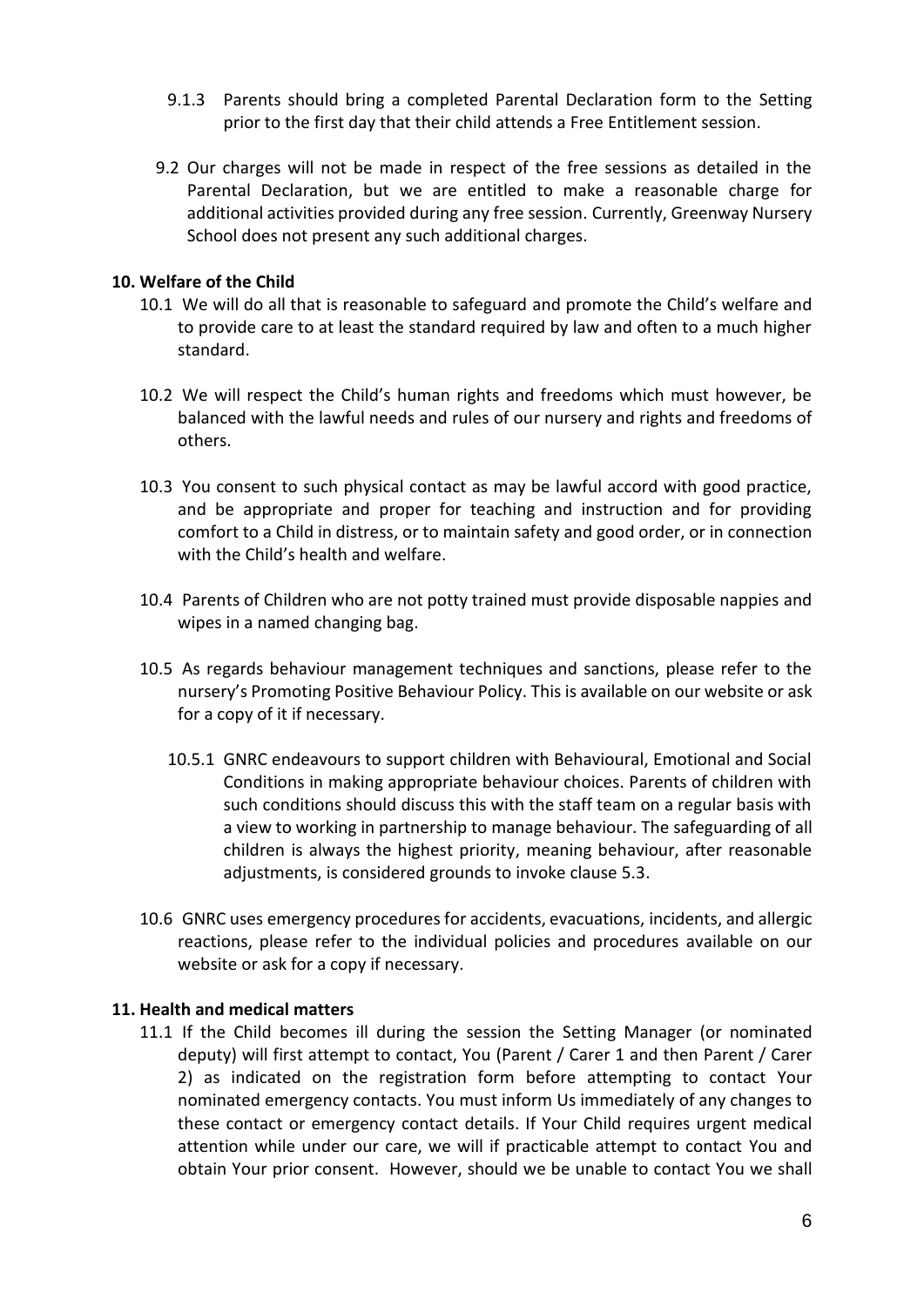be authorised to make the decision on Your behalf should consent be required for urgent treatment recommended by a doctor (including anaesthetic or operation, or blood transfusion) unless You have previously notified Us You object to blood transfusions.

- 11.1.1 By providing a name and contact number of a person who You nominate as an Emergency Contact, You grant that person authorisation to make decisions affecting Your Child on Your behalf. GNRC Limited will treat any such decisions made on Your behalf as being Your own decisions and will not accept liability for any consequences of these decisions.
- 11.2 If the Child is suffering from a communicable illness, he/she should not be brought to the Setting until such time as the infection has cleared. A full copy of our infection control policy is available from the Setting Manager. Please refer to the illness policy for minimum periods of exclusion from the Setting.
- 11.3 You must notify the admin team or the Setting manager if the Child is absent from through sickness or for any other reason.
- 11.4 If the Child has been sent home because of ill health, he/she will not be re-admitted for at least 24 hours. If the Child is prescribed antibiotics, he/she will not be allowed to return to the nursery for 48 hours. If the illness is a communicable illness then clause 11.2 shall also apply and the Child will be unable to attend until such time as the infection has cleared.
- 11.5 As regards medication, and the administration of it to a Child, please refer to the Setting's Medication Policy. Please see our website or ask for a copy of it if necessary.
- 11.6 Please also see clause 6.1.2 on matters we need to be informed about.

### **12. Food/dietary requirements**

- 12.1 We will work with You to provide suitable food for Your Child, if they have a special dietary requirement or any allergies as diagnosed by a doctor or dietician. All reasonable care will be taken to ensure that a Child does not come into contact with certain foods with support from parents and external professionals should the need arise. You agree to provide Us with up-to-date details of any and all dietary requirements.
- 12.2 Where Your Child attends at meal or snack times, the Setting will endeavour to promote a healthy, balanced diet which is also child-friendly and most likely to be eaten. Where we provide a snack or meal, this is included in the session price. In relation to specific meals:
	- 12.2.1 Breakfast will consist of milk, fruit juice or water; and cereal (Coco-pops, Weetabix, Cornflakes or Rice Krispies), toast with Jam or Marmite; and fresh fruit and yoghurt. On occasions, 'treats' such as scotch pancakes will be included.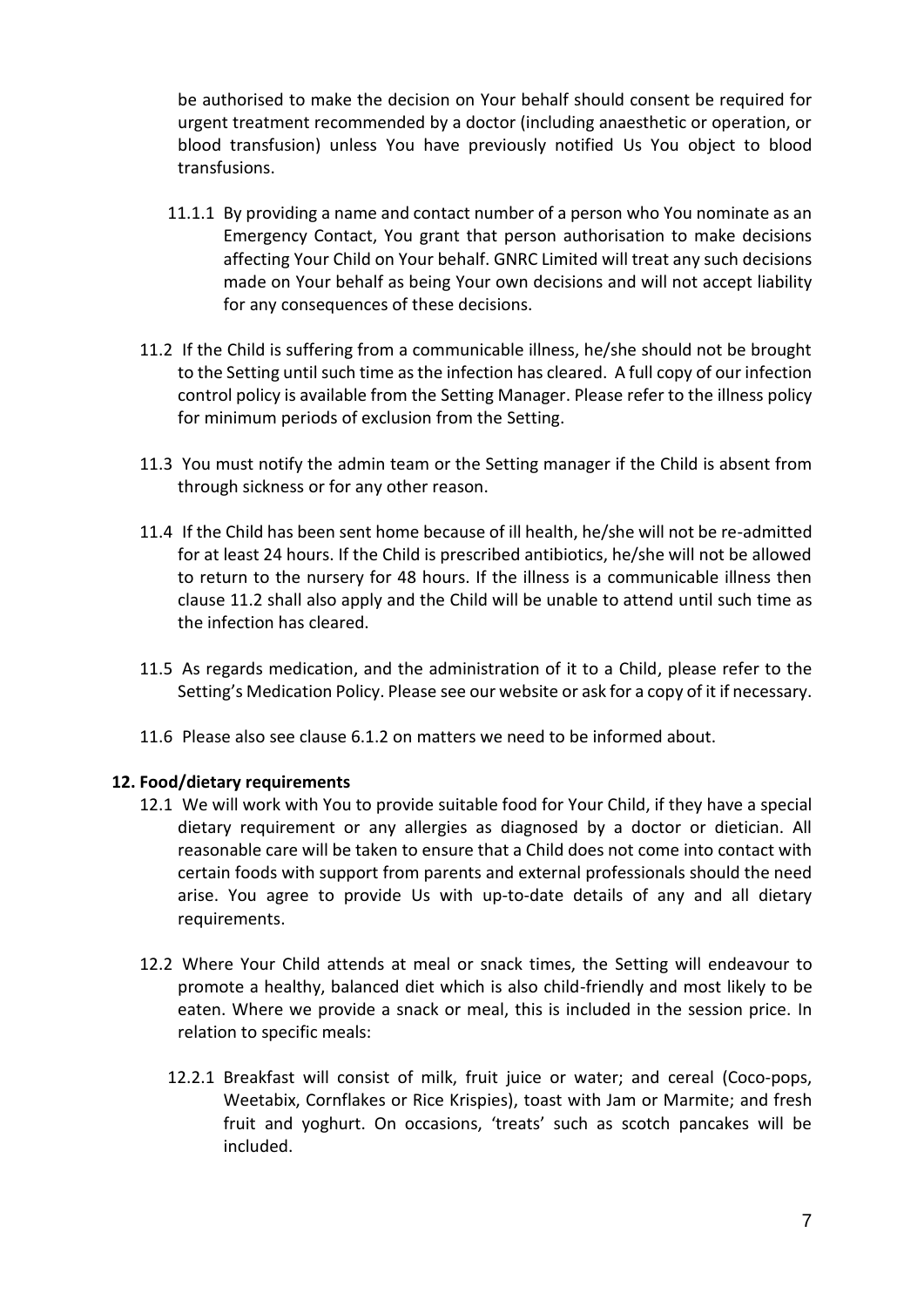- 12.2.2 After-School clubs include a light snack, provided at around 16:00. This snack consists of fresh fruit, biscuits and a drink of squash, milk or water. The snack is sufficient to ensure Your Child has plenty of energy to play until collected for home time and an evening meal. We do not facilitate evening meals in our Settings.
- 12.2.3 Nursery Core Morning and Afternoon sessions include a 'snack time', which consists of a few pieces of fruit and a drink of milk (or water if milk is refused). This is a developmental session, fostering table manners and encouraging the Child to try a healthy range of fruit and vegetables, some of which are grown in our allotment.
- 12.2.4 Nursery Lunches consist of a lunch box provided by parents / carers containing a suitably healthy lunch. Please ensure:
	- 12.2.4.1 No sweets or chocolate bars are included (for example, Mini-rolls are allowed as cakes, but Penguin is not disallowed as a chocolate bar)
	- 12.2.4.2 NO NUTS OR NUT CONTAINING PRODUCTS (all of our Settings are nutfree)
	- 12.2.4.3 All small, round items (such as grapes, cherry tomatoes, cocktail sausages, olives) are cut in half lengthways to reduce the risk of choking.
	- 12.2.4.4 Holiday Club lunches are a shared meal, where children help themselves from ingredients laid out in the middle of the table to create their own wraps and sandwiches and salads. This is included in the session price.
- 12.3 No packed lunches supplied by parents will be heated up by Us.

### **13. Reporting of neglect or abuse**

We have an obligation to report to the relevant authorities any suspicions we have that Your Child has suffered neglect or abuse, and where necessary we may do so without Your consent and/or without informing You.

# **14. Limitation of liability**

- 14.1 This clause sets out our (and our employees', agents', consultants' and subcontractors') liability to You in respect of the contract (including any breach of it, any statement we make to You about it, our termination of it).
- 14.2 All terms implied by law are, to the fullest extent permitted by law, excluded or deleted from the contract.
- 14.3 Nothing in these terms and conditions in any way limits our liability for fraud, or for death or personal injury resulting from negligence.
- 14.4 We shall not be liable for: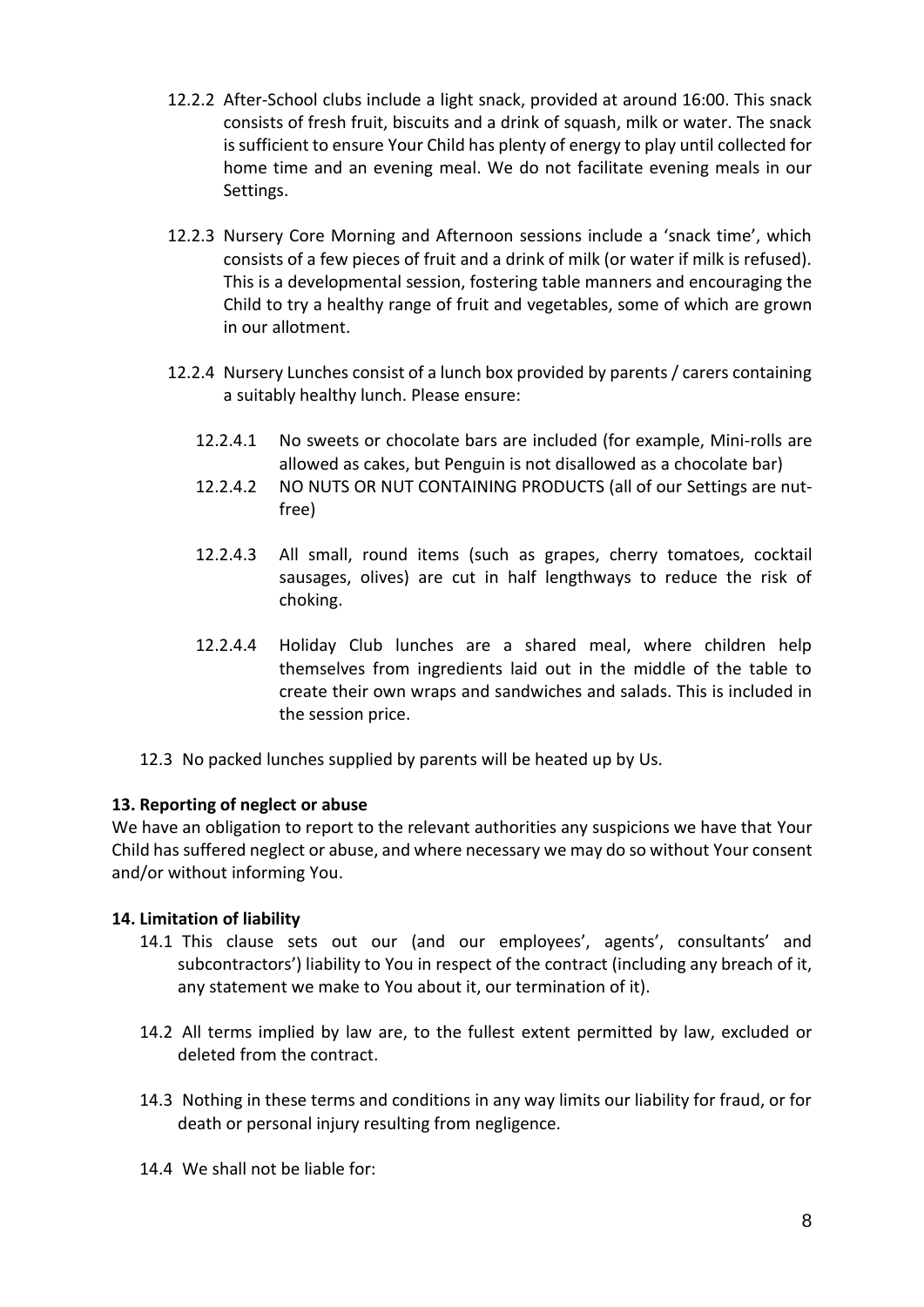- 14.4.1.1 Any loss or damage to any toys, equipment or bags, clothing etc. You may bring or send into our Settings;
- 14.4.1.2 Loss of any profits, or consequential loss; or any other indirect loss; and
- 14.5 Subject always to clause 14.3, our total liability (in contract, tort including negligence or breach of statutory duty, or otherwise) shall be limited to cumulative price paid by You for the Services over the course of the contract.

### **15. Data protection**

- 15.1 You agree that details of Your name, address and payment record may be submitted to a credit reference agency, and personal data will be processed by and on behalf of Us in connection with the Services.
- 15.2 We may take photographs and/or videos of Your Child for promotional, educational or training purposes only. Such photos and videos may be used on our website and in our literature without any identifying information. We will usually be able to obscure Your Child's face before posting photos on our website or Facebook page. If You do not wish for Your Child to be included in such photographs or videos, please inform Us by indicating this on the registration form or by writing to the admin team.
- 15.3 Any personal data related to You or Your Child will be dealt with in accordance with our privacy notice, which can be found at [https://GNRC.co.uk](https://gnrc.co.uk/)

### **16. Security**

- 16.1 It is Your responsibility to ensure that we are aware of who will be collecting Your Child. No Child will be allowed to leave the building with any person who has not been notified as an authorised person to collect the Child on Your behalf. A password system will be maintained to support this requirement.
- 16.2 Parents are welcome to visit the Setting by appointment, but we will not admit anyone without prior arrangement.
- 16.3 Whilst we do get to know parents and carers quite quickly, You consent to answer security questions relating to Your personal and booking information to verify Your identity when collecting Your Child. Such security checks may take place at any time, particularly when new or redeployed staff are handing over.

### **17. Complaints and concerns**

Please address any complaint or concern to the member of staff at the Setting, in the first instance, and if the matter is not resolved within a reasonable period, please refer it to the Setting manager. Please also refer to our complaints and compliments policy which shall apply to any complaints received by Us. Please see our website or ask for a copy of it if necessary.

### **18. Termination for breach of contract, or bankruptcy/insolvency**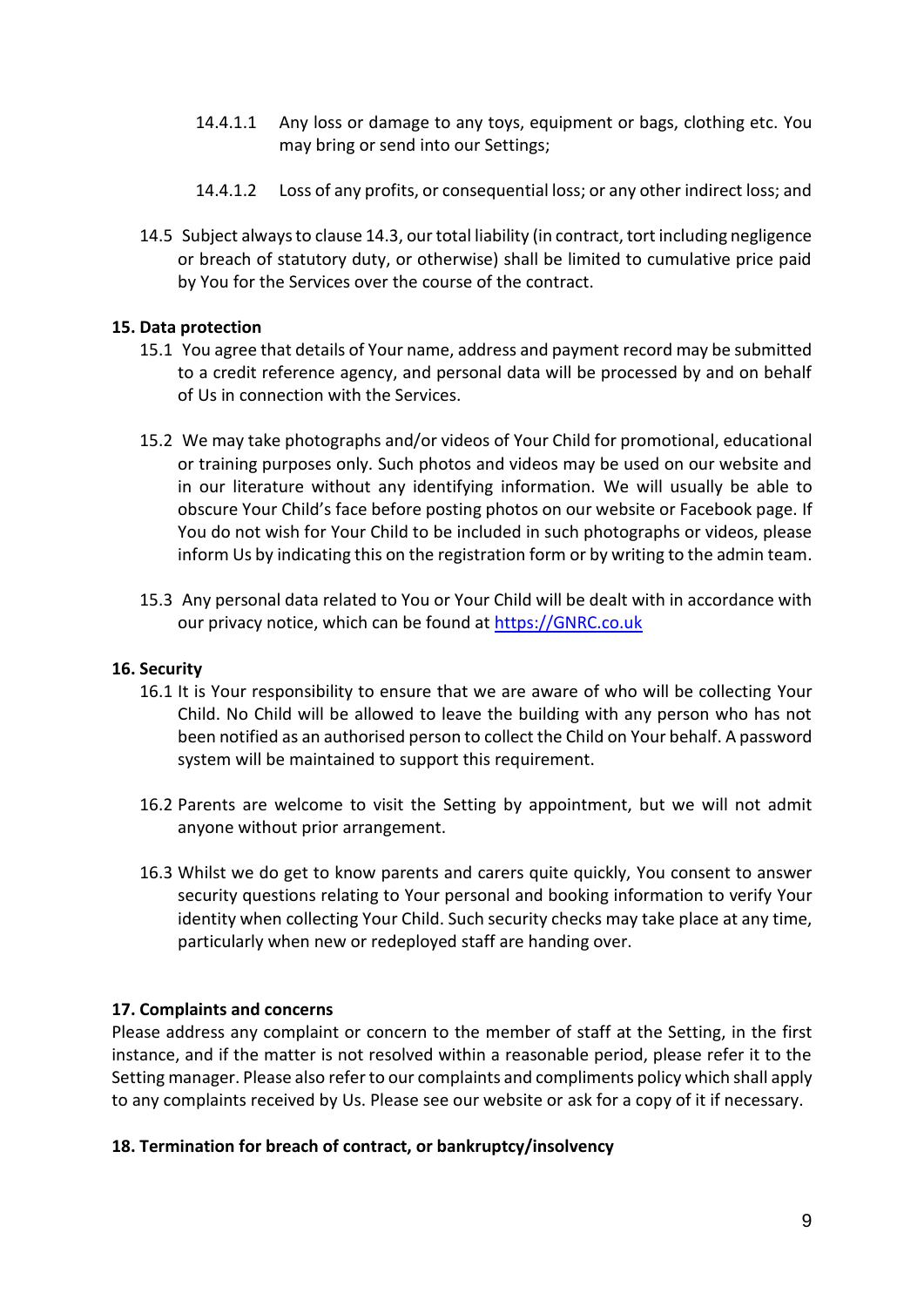- 18.1 Without restricting any other legal rights which the parties may have, either party may terminate the contract without liability to the other immediately on giving written notice to the other if:
	- 18.1.1 The other party fails to pay any amount due under the contract on the due date for payment and remains in default for 10 days or more; or
	- 18.1.2 The other party commits a material breach of any of the terms of the contract and (if such a breach is capable of being remedied) fails to remedy that breach within 30 days of that party being notified in writing of the breach; or
	- 18.1.3 The other party suspends, or threatens to suspend, payment of its debts or is unable to pay its debts as they fall due or admits inability to pay its debts or is deemed either unable to pay its debts or as having no reasonable prospect of so doing, in either case, within the meaning of section 268 of the Insolvency Act 1986.
- 18.2 On termination of the contract for any reason:
	- 18.2.1 You shall immediately pay all of our outstanding unpaid invoices and interest and, in respect of Services supplied but for which no invoice has been submitted, we may submit an invoice, which shall be payable immediately on receipt; and
	- 18.2.2 Any clause in these terms and conditions which implicitly is intended to survive termination shall continue in force.

### **19. Events that are beyond our control**

- 19.1 If any event beyond our reasonable control (e.g. a fire, flood, epidemic or pandemic outbreak, strike, civil action, act of terrorism, war etc.) occurs, for which we have business interruption insurance, we may close the Setting without liability to You and we will not charge You for the fees for the time Setting is closed. We will keep You informed, in such an event. Fees already paid will be credited to Your GNRC Account.
- 19.2 If the Setting is forced to close for reasons beyond the Setting's control or if it is, in our reasonable opinion, necessary or in the interests of the Child to do so, we may close the Setting even though our business interruption insurance will not cover Us for the closure. In these circumstances, we will charge full fees for a period of no more than 2 weeks, beyond which no charges will be made. For example, we may close because of severe weather conditions, outbreak of flu, swine flu, COVID-19, any epidemic or pandemic or other illnesses etc. Also, if the owner of the premises closes the premises and denies Us access.
- 19.3 Specific to Clients using Wrap-Around Care Services. Where a school is forced or choses to close (for example, for a polling day, snow day, a Local Health Authority temporarily closing all or part of a school, a school choosing to reintroduce isolation bubbles), but the Setting can remain open for Wrap-Around Care provision, full fees